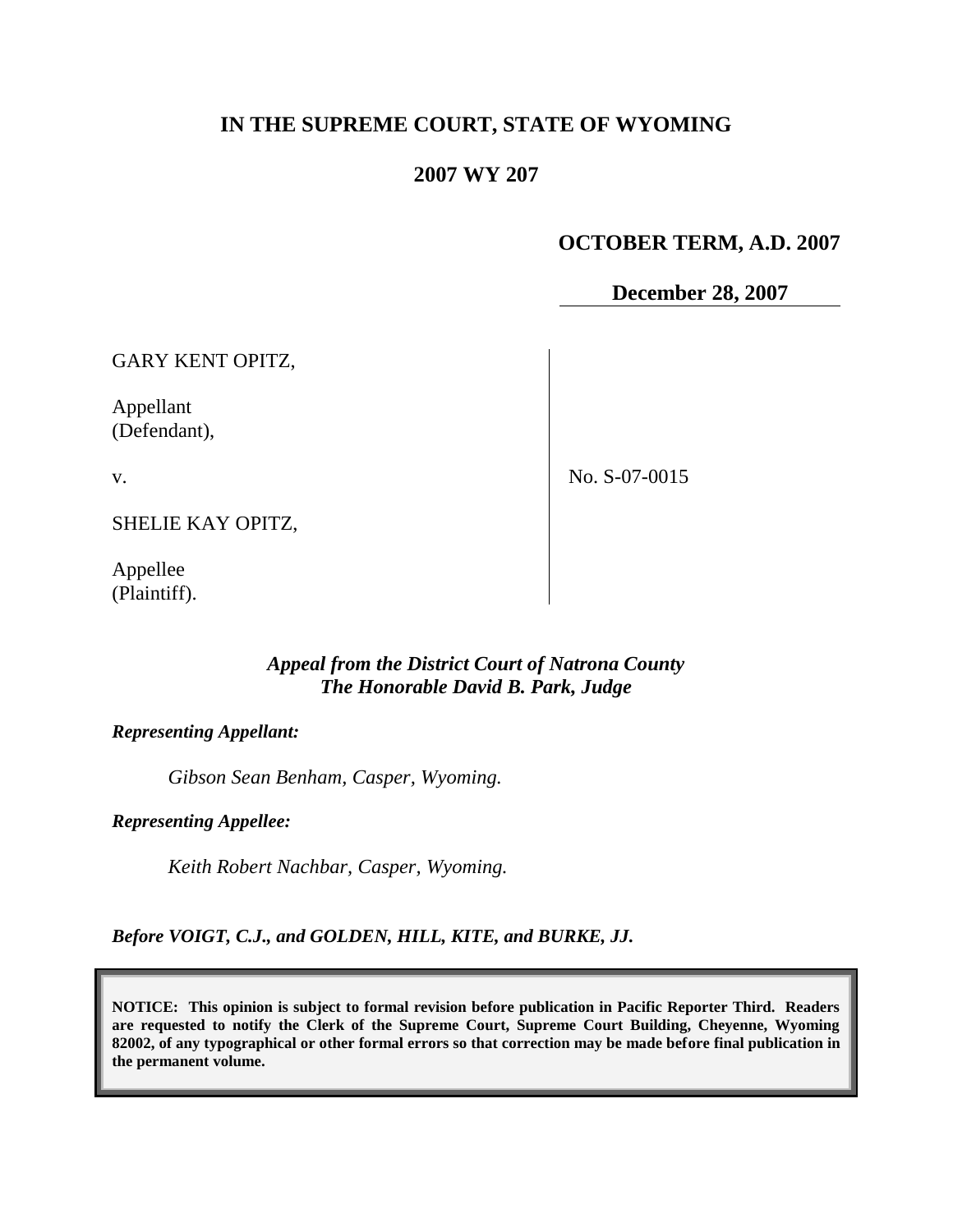### **BURKE, Justice.**

[¶1] Gary Kent Opitz challenges the amount of child support ordered by the district court. We affirm the district court's decision.

#### *ISSUES*

[¶2] Mr. Opitz presents these two issues for our review:

- 1. Whether the district court abused its discretion by imputing income to Mr. Opitz in determining his child support obligation.
- 2. Whether the district court violated Wyo. Stat. Ann. § 20-2-307(b) (LexisNexis 2007) by failing to set forth specific findings for deviating from Wyoming's presumptive child support guidelines.

Ms. Opitz presents an additional issue:

3. Whether Ms. Opitz should be awarded her attorney's fees for this appeal.

## *FACTS*

[¶3] Gary and Shelie Opitz married in 1986. They had a son in 1988, and another in 1999. The parties separated in 2004, and Ms. Opitz filed for divorce near the end of that year. Through mediation, the parties were largely successful in dividing property and debt, but ultimately could not agree on child custody, visitation, and support. They took those issues to trial. The district court entered a divorce decree on October 18, 2006, granting primary custody to Ms. Opitz and visitation to Mr. Opitz, and establishing Mr. Opitz's child support obligations. $<sup>1</sup>$ </sup>

[¶4] In determining child support, the district court considered detailed evidence regarding Mr. Opitz's work history and income. During much of the marriage, Mr. Opitz worked as an automobile technician in Casper, Wyoming, and eventually advanced to the job of automotive painter. In 1996, he and Ms. Opitz started their own truck bed liner

 $1$  By this time, the older child had graduated from high school and reached the age of eighteen, so the district court's rulings on child custody, visitation, and future support applied only to the younger child.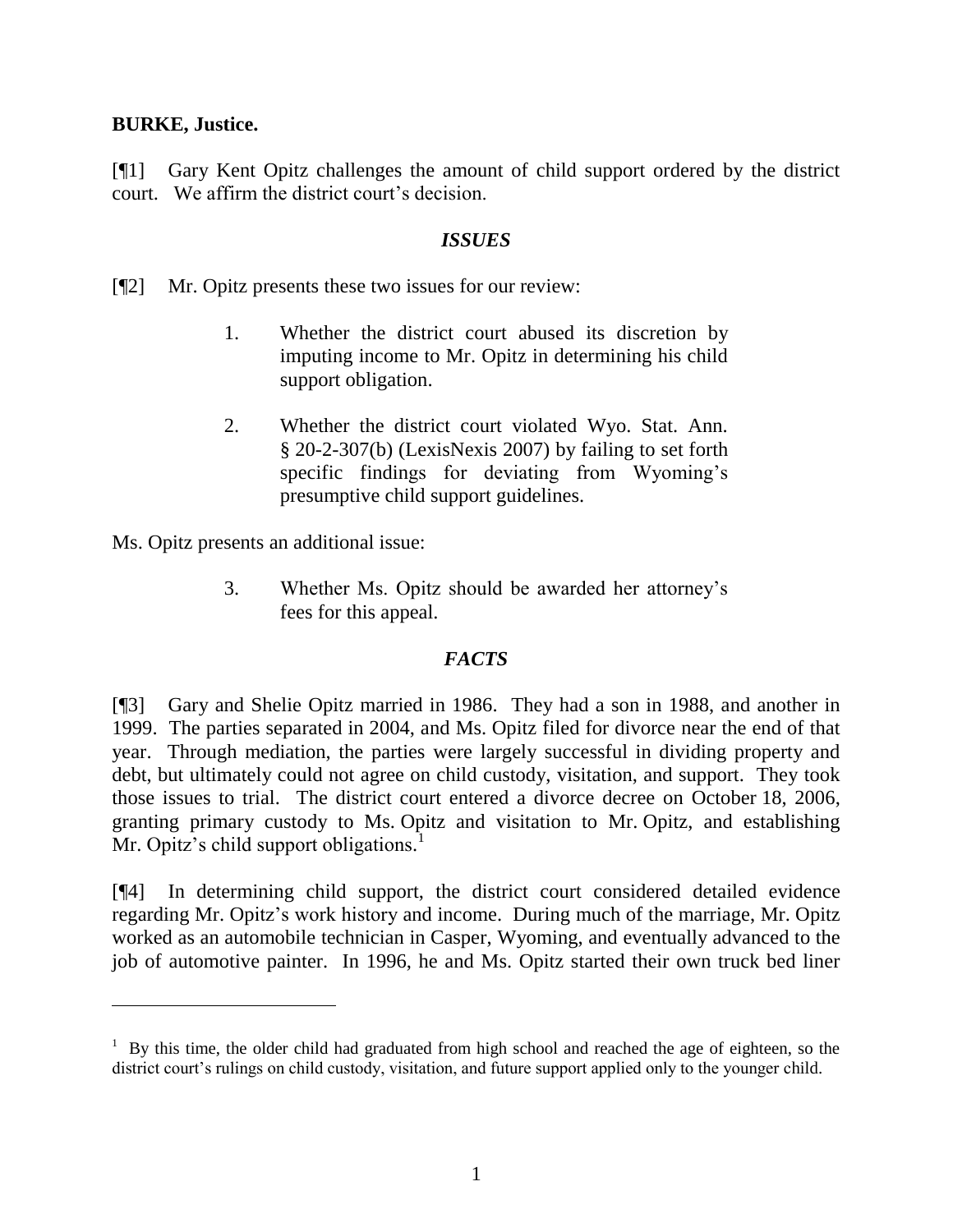business. They sold that business in 2004, shortly before the couple separated, but Mr. Opitz continued working for the company from time to time until 2005, with a salary of approximately \$1,500 per month. During a short period of unemployment in 2005, he took steps to begin a new career as an insurance agent, which would require him to pass a licensing examination offered in January 2006. In the interim, he returned to his previous job as an automobile painter, for which his gross salary exceeded \$5,000 per month. In January 2006, Mr. Opitz passed his insurance licensing examination and began working for an insurance company. His income was based on commission, but the company offered an initial "subsidy" of \$1,500 per month to beginning agents, bringing his actual income to approximately \$2,000 per month.

[¶5] The district court applied the presumptive child support guidelines from Wyo. Stat. Ann. § 20-2-304 to establish Mr. Opitz's past and future child support obligations.<sup>2</sup> For the period from January 2005 until September 2005, the district court used Mr. Opitz's salary of approximately \$1,500 per month from the truck bed liner company to calculate child support of \$497.11 per month. For the period from September 2005 through August 2006, the district court used his salary of more than \$5,000 per month from the automobile painting job to calculate child support of \$1,032.79. For the period from August 2006 until February 2007, the district court used his salary of approximately \$2,000 per month from the insurance company to calculate child support of \$350 per month.

[¶6] For the period beginning in February 2007, however, the district court ordered child support of \$700 per month, based not on Mr. Opitz's actual income as an insurance agent, but rather, on the higher salary Mr. Opitz had received as an automobile painter. The district court chose to impute the higher income to Mr. Opitz pursuant to Wyo. Stat. Ann. § 20-2-307(b)(xi), based on the finding that Mr. Opitz was voluntarily underemployed. This aspect of the district court's ruling is challenged by Mr. Opitz on appeal.

#### *STANDARD OF REVIEW*

[¶7] The parties agree that we review the district court's decision on child support for abuse of discretion.

> There are few rules more firmly established in our jurisprudence than the proposition that disposition of marital

 $\overline{a}$ 

<sup>2</sup> These calculations were also influenced by factors that are not at issue in this appeal, such as abatements during summer visitations, adjustments for the older child after he reached the age of majority, and Ms. Opitz's income.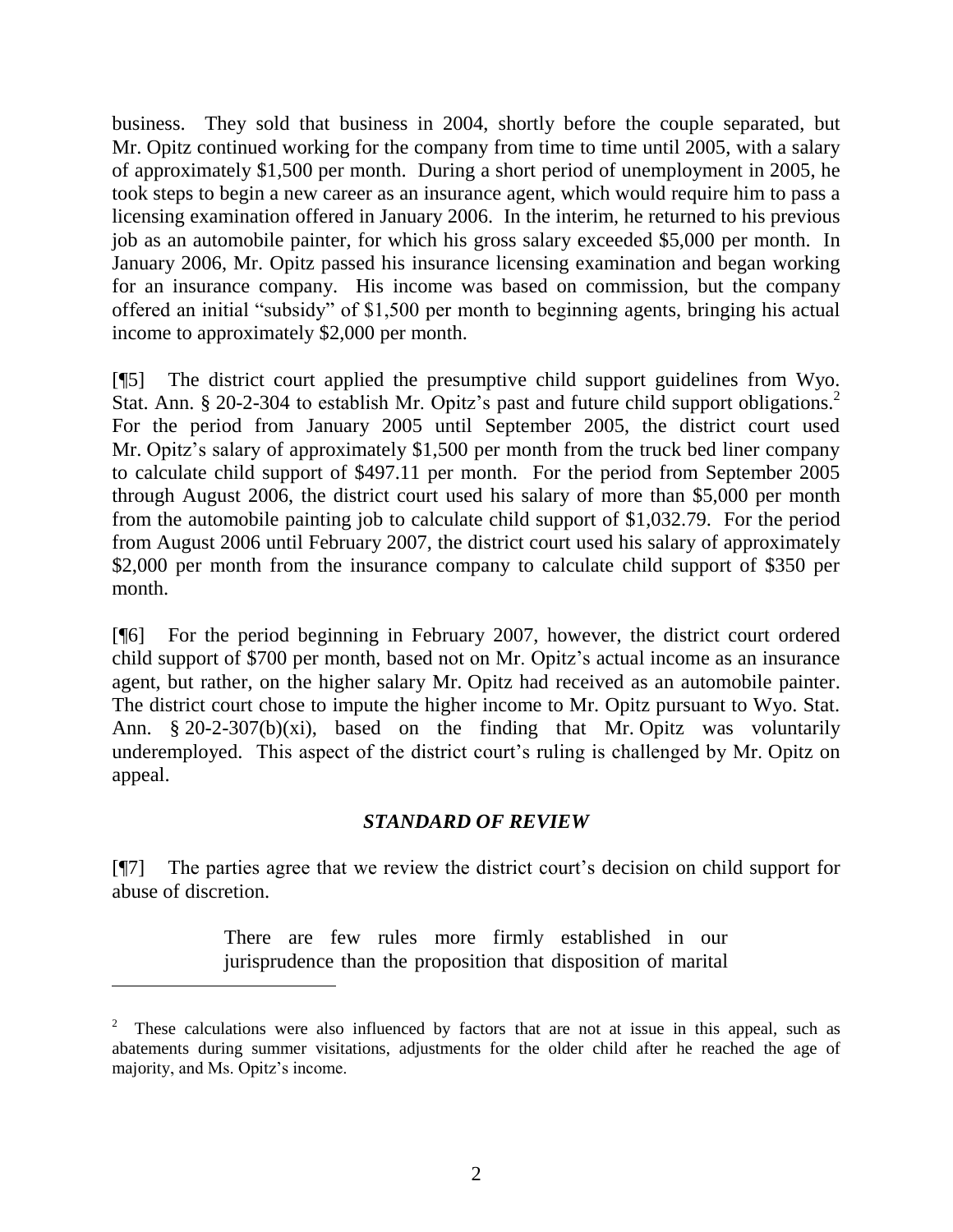property, calculation of income for child support purposes, and the granting of alimony are committed to the sound discretion of the district court. *Johnson v. Johnson*, 11 P.3d 948, 950 (Wyo. 2000). Judicial discretion is a composite of many things, among which are conclusions drawn from objective criteria; it means exercising sound judgment with regard to what is right under the circumstances and without doing so arbitrarily or capriciously. *Id*.; *Vaughn v. State*, 962 P.2d 149, 151 (Wyo. 1998). We must ask ourselves whether the trial court could reasonably conclude as it did and whether any facet of its ruling was arbitrary or capricious. *Johnson*, 11 P.3d at 950. In accomplishing our review, we consider only the evidence in favor of the successful party, ignore the evidence of the unsuccessful party, and grant to the successful party every reasonable inference that can be drawn from the record. *Id*.

*Belless v. Belless*, 2001 WY 41, ¶ 6, 21 P.3d 749, 750-51 (Wyo. 2001).

#### *DISCUSSION*

[¶8] While the district court exercises discretion in establishing child support, that discretion is guided by the applicable statutory provisions. *Rodenbough v. Miller*, 2006 WY 19, 19, 127 P.3d 800, 802 (Wyo. 2006). In Wyo. Stat. Ann. § 20-2-304, the legislature established guidelines for calculating child support, based on factors including the parents' respective incomes, custody arrangements, and the number of children. *See Plymale v. Donnelly*, 2007 WY 77, ¶¶ 31-33, 157 P.3d 933, 940 (Wyo. 2007). The child support calculated under these guidelines is "rebuttably presumed to be the correct amount of child support to be awarded in any proceeding to establish or modify temporary or permanent child support." Wyo. Stat. Ann. § 20-2-307(a). However, a court "may deviate from the presumptive child support . . . upon a specific finding that the application of the presumptive child support would be unjust or inappropriate in that particular case." Wyo. Stat. Ann. § 20-2-307(b). In considering whether to deviate from the presumptive child support, a court is required to consider a number of listed factors, including:

> Whether either parent is voluntarily unemployed or underemployed. In such case the child support shall be computed based upon the potential earning capacity (imputed income) of the unemployed or underemployed parent. In making that determination the court shall consider:

> > (A) Prior employment experience and history;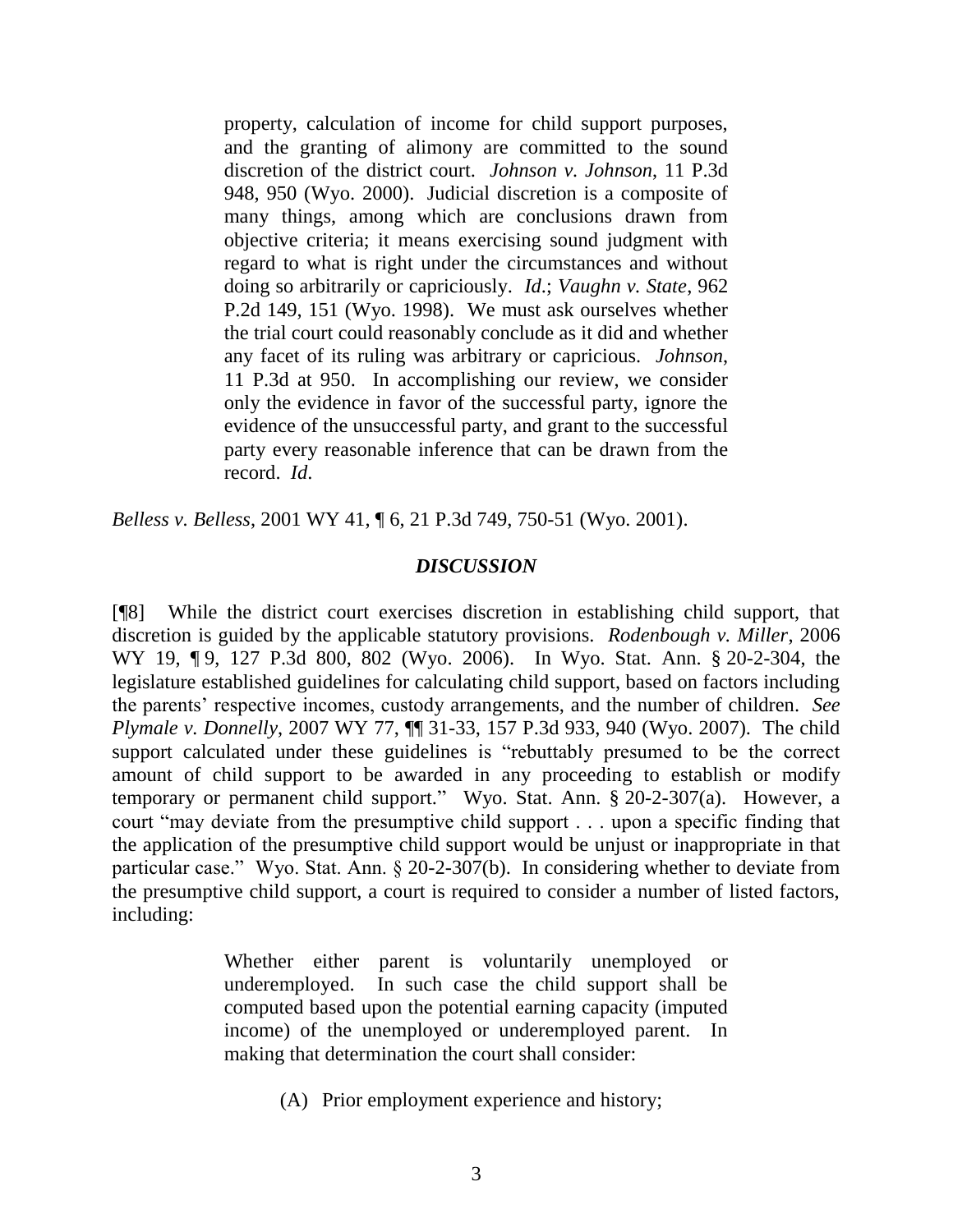(B) Educational level and whether additional education would make the parent more self-sufficient or significantly increase the parent's income;

(C) The presence of children of the marriage in the parent's home and its impact on the earnings of that parent;

(D) Availability of employment for which the parent is qualified;

(E) Prevailing wage rates in the local area;

(F) Special skills or training; and

(G) Whether the parent is realistically able to earn imputed income.

Wyo. Stat. Ann. § 20-2-307(b)(xi).

[¶9] Mr. Opitz claims that the district court, in imputing to him the higher income from his previous position, ignored clear and undisputed evidence that his employment as an automobile painter was temporary, and that he "intended prior to, during, and after such employment to become an insurance salesman." His only reasons for taking that temporary position, he explains, were "to find employment while studying for the exam and to afford Christmas." He further asserts that there is an "utter lack of evidence that [he] had any ill intentions or was otherwise trying to avoid his child support obligations."

[¶10] The decision to impute income does not, however, rest on Mr. Opitz's subjective intentions. It rests instead on his "potential earning capacity." Wyo. Stat. Ann. § 20-2-  $307(b)(xi)$ . Evidence in this case showed that Mr. Opitz was well-qualified to be an automobile painter by his prior experience, job history, and training. There was evidence that such positions were available in the area, and in particular, that Mr. Opitz could have continued working for his former employer. The prevailing wage was established by the salary Mr. Opitz actually earned in that position. Mr. Opitz did suggest that he quit because his "body couldn't – couldn't do it," but he provided no medical evidence to support this suggestion, and he later testified that he had not missed any work because of health problems or physical restrictions. In light of the statutory factors the district court was required to consider, this evidence amply supported a finding that Mr. Opitz was realistically able to earn the higher income, and that he was voluntarily underemployed. We find no abuse of discretion in the district court's decision.

[¶11] In its oral ruling, the district court observed that Mr. Opitz "gave up a very good job for a job that is not nearly as good," and while there may have been good reasons to make the change, the child "should not suffer" as a result of Mr. Opitz's career decision. The district court also closely tailored its child support decision to Mr. Opitz's particular circumstances. It established child support based on Mr. Opitz's lower, actual income to begin with, giving him time "to figure out if he can make it, if he can be successful, or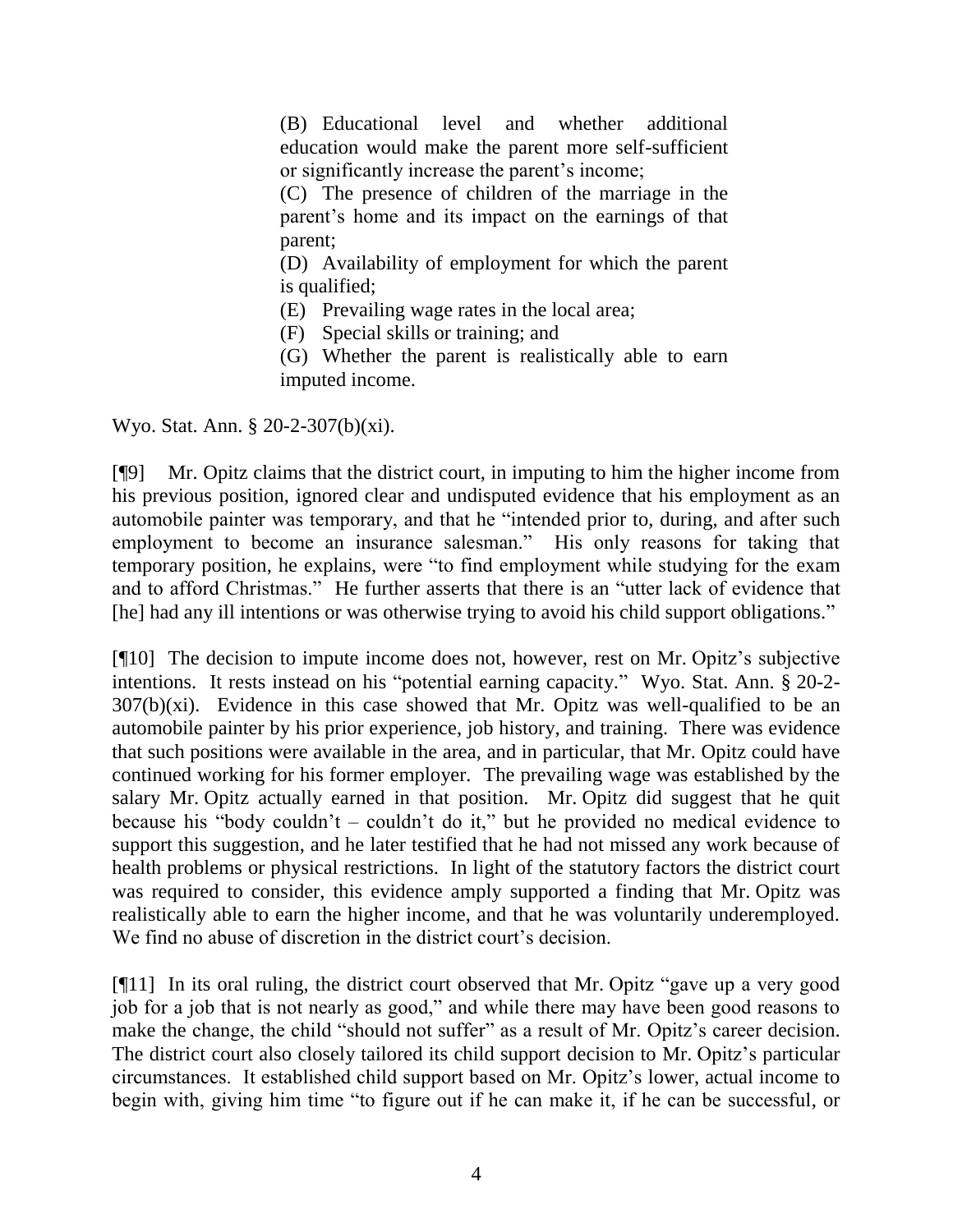whether he's going to have to get another job that will allow him the salary that he basically had" as an automobile painter. The record demonstrates that the district court drew rational conclusions from objective criteria, and exercised sound judgment under the circumstances. We find no basis for reversing the district court's decision.

[¶12] Mr. Opitz's situation is in marked contrast to that in *Durham v. Durham*, 2003 WY 95, 74 P.3d 1230 (Wyo. 2003), in which the district court imputed a higher income to Ms. Durham based on the salary she earned in financial services in Virginia prior to her marriage. After the divorce, she and her children took up residence with her parents in Gillette, Wyoming, and she taught music lessons at a substantially lower salary than she received in her former position. *Id*., ¶¶3-4, 74 P.3d at 1232. We reversed the district court's decision, not because it was improper to impute a higher income to Ms. Durham, but because the record did not "include any evidence regarding availability of employment and prevailing wage rates in the local area," and thus "nothing to support the proposition that mother is realistically able to earn, in the Gillette area, the income imputed to her." *Id*., ¶ 12, 74 P.3d at 1234. The record in Mr. Opitz's case does include evidence that automobile painting jobs were available in the area, and evidence of Mr. Opitz's actual salary in that very position. Mr. Opitz's case is much closer to the situation in *KC v. KJM*, 971 P.2d 603, 607 (Wyo. 1999), in which the mother "voluntarily left her four-year teaching job and was now a second-year law student with zero income." We held that "the district court could reasonably find that Mother was voluntarily unemployed and, therefore, impute her income from prior years."

[¶13] Mr. Opitz further contends, however, that the district court failed to set forth specific findings justifying its deviation from the presumptive child support guidelines. Wyo. Stat. Ann. § 20-2-307(b) provides that a district court may deviate from the presumptive child support amount "upon a specific finding that the application of the presumptive child support would be unjust or inappropriate in that particular case," and when the district court does deviate, "the reasons therefor shall be specifically set forth fully in the order or decree." Mr. Opitz correctly points out that we have reversed a district court's decision when it "erred by not addressing child support obligations in the divorce decree and by not setting forth the specific reasons why it deviated, if it did, from the child support guidelines." *Raymond v. Raymond*, 956 P.2d 329, 334 (Wyo. 1998).

[¶14] In its Decree of Divorce in Mr. Opitz's case, the district court wrote as follows:

This child support amount represents a deviation from the child support guidelines pursuant to Wyo. Stat. § 20-2-307 and is based upon actual income of [Mr. Opitz] at \$1,906.67 per month, and imputed income for [Mr. Opitz] of \$5,725.00 based on his earnings while employed [as an automobile painter]. The Court finds that it is appropriate to deviate from the actual income of the parties pursuant to Wyo. Stat. § 20-2-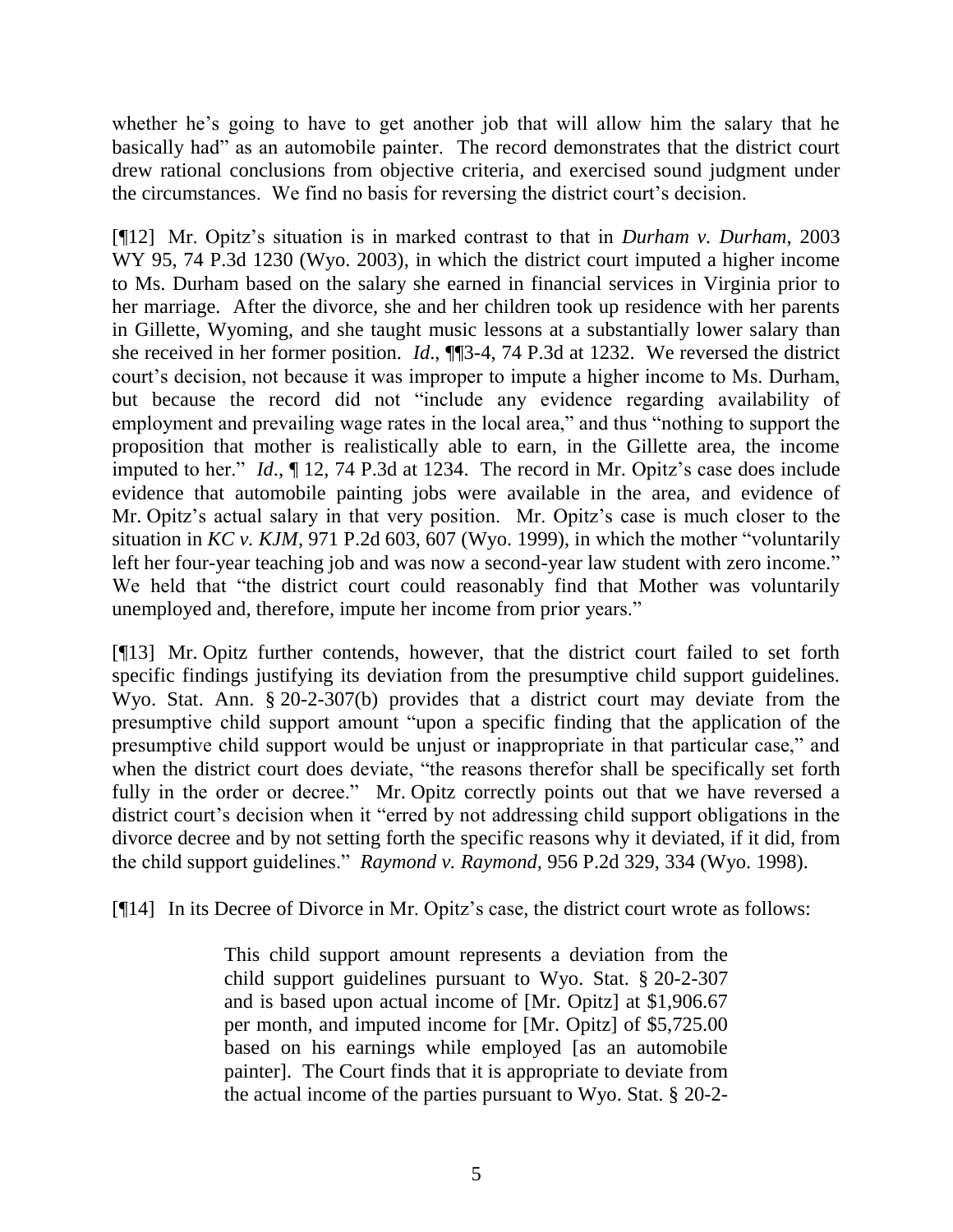307 and to impute income to [Mr. Opitz] because he left his job [as an automobile painter] voluntarily and is now voluntarily underemployed.

It is true that the decree does not explicitly use the words "unjust or inappropriate" to justify the decision. However, "[a]s long as it was clear from the findings that the district court determined that applying the presumptive child support would be unjust or inappropriate, those specific words are not necessary." *Wood v. Wood*, 964 P.2d 1259, 1266 (Wyo. 1998). The district court's decision makes sufficiently clear its determination that applying the presumptive child support guidelines to Mr. Opitz's situation would be unjust or inappropriate. It adequately indicates that the reason for the decision was that Mr. Opitz was voluntarily underemployed, one of the reasons specifically listed in Wyo. Stat. Ann.  $\S 20$ -2-307(b)(xi) as justifying deviation from the child support guidelines. The district court's decree is legally sufficient to comply with the statute.

[¶15] Finally, Ms. Opitz claims that she is entitled to recover her attorney's fees incurred in this appeal, citing Wyo. Stat. Ann. § 20-2-111. That statute provides, in pertinent part:

> In every action brought for divorce, the court may require either party to pay any sum necessary to enable the other to carry on or defend the action and for support and the support of the children of the parties during its pendency. The court may decree costs against either party.

Mr. Opitz asserts that this statute applies only to attorney's fees incurred at the trial stage, not those incurred on appeal. His assertion is incorrect, as we have previously held:

> The defendant-appellee seeks attorney's fees for her representation in this appeal in a divorce matter. Such fees are properly allowable . . . pursuant to the court's authority to do so in divorce matters to assist the defendant in the continuing defense of the action, [Wyo. Stat. Ann §] 20-2-111, . . . and not as a penalty under Rule 72(k), W.R.C.P.

*Hendrickson v. Hendrickson*, 583 P.2d 1265, 1268 (Wyo. 1978). Indeed, this Court awarded attorney's fees in appeals in divorce proceedings nearly a century ago, long before the current statute acknowledged such authority:

> On March 21, 1908, in disposing of a motion for alimony pending the proceeding in error and a further allowance of suit money and counsel fees, an order was made and entered by this court allowing the said Anna Duxstad the sum of \$175